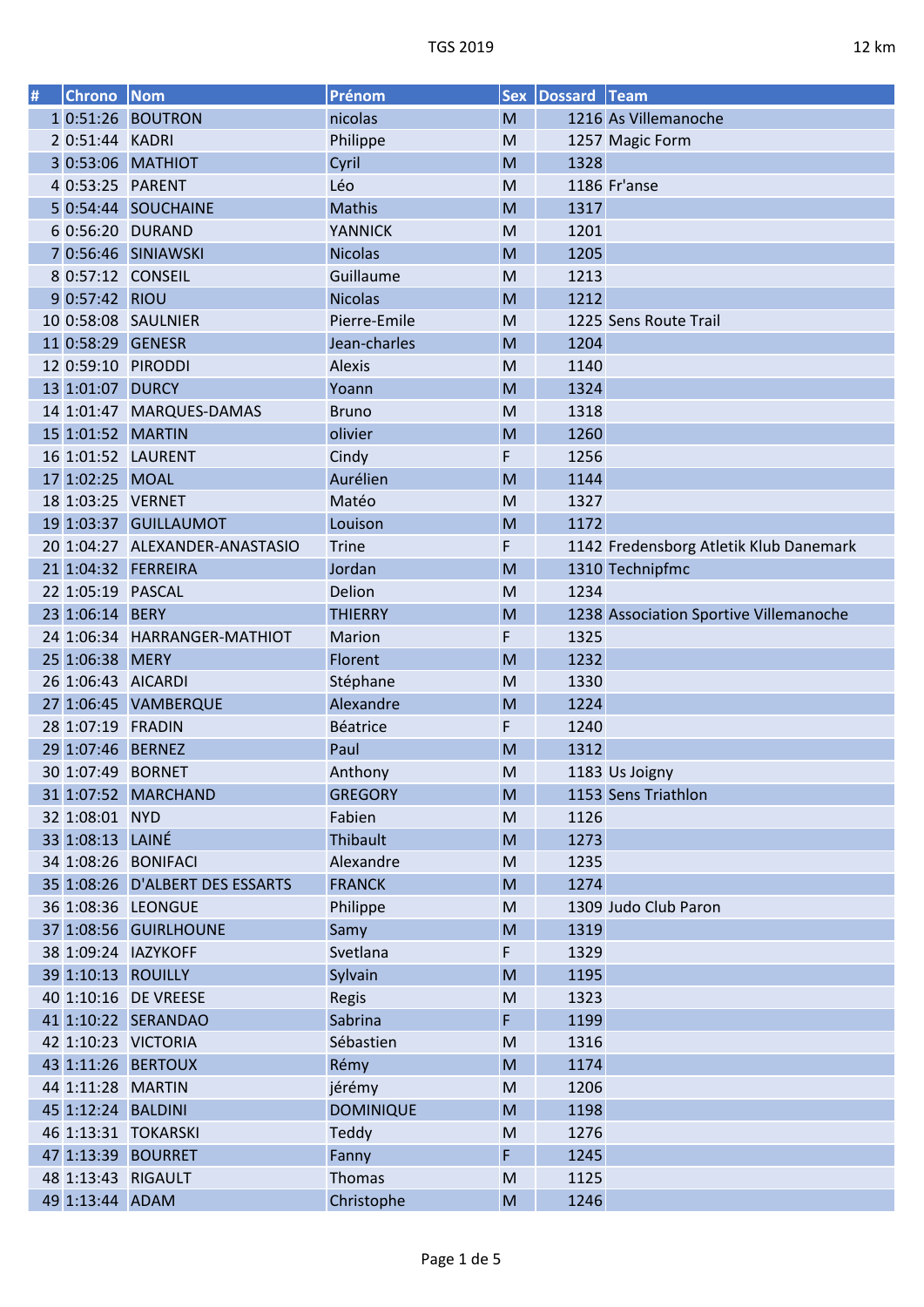| # | Chrono Nom        |                                 | Prénom            |           | Sex Dossard Team |                          |
|---|-------------------|---------------------------------|-------------------|-----------|------------------|--------------------------|
|   | 50 1:13:48 RUFIN  |                                 | Marie             | F         | 1197             |                          |
|   |                   | 51 1:13:51 BARRIERE             | Gilles            | M         | 1203             |                          |
|   |                   | 52 1:14:14 DE CARVILLE          | Paul-Antoine      | M         |                  | 1210 Moi Même            |
|   | 53 1:14:14 CATON  |                                 | <b>FABRICE</b>    | M         |                  | 1118 Levallois Triathlon |
|   |                   | 54 1:14:37 NEBOUT               | Olivier           | M         | 1169             |                          |
|   |                   | 55 1:14:38 CHABANCE             | <b>STEPHANE</b>   | M         | 1181             |                          |
|   |                   | 56 1:14:49 BASCHARD             | Eric              | M         | 1109             |                          |
|   |                   | 57 1:14:51 MARCOS               | Chloé             | F         | 1242             |                          |
|   | 58 1:15:21 GENET  |                                 | Jean-Jacques      | M         | 1233             |                          |
|   | 59 1:15:38 JONNET |                                 | Christophe        | M         | 1104             |                          |
|   |                   | 60 1:15:43 CHARPIOT             | <b>Nicolas</b>    | M         | 1220             |                          |
|   |                   | 61 1:16:20 ROUSSEAU             | Anne-charlotte    | F         | 1171             |                          |
|   |                   | 62 1:16:22 MOREL REBELO         | Charline          | F         | 1148             |                          |
|   | 63 1:16:23 REBELO |                                 | Nelson            | M         | 1196             |                          |
|   |                   | 64 1:16:31 SLEZACK              |                   |           |                  |                          |
|   |                   |                                 | sophie            | F         |                  | 1228 Gacommercy          |
|   |                   | 65 1:16:45 D'ALBERT DES ESSARTS | <b>DELPHIE</b>    | F         | 1275             |                          |
|   |                   | 66 1:16:54 PENNAMEN             | Antoine           | M         | 1208             |                          |
|   |                   | 67 1:16:57 DEVIRGILLE           | <b>Bernard</b>    | M         | 1320             |                          |
|   |                   | 68 1:17:21 MONTAGNON            | Virginie          | F         | 1184             |                          |
|   |                   | 69 1:17:28 BOURZEIX             | Marie ange        | F         | 1219             |                          |
|   |                   | 70 1:17:51 QUETIER              | Julie             | F         | 1304             |                          |
|   |                   | 71 1:17:54 MEURIEL              | <b>Kevin</b>      | M         | 1271             |                          |
|   |                   | 72 1:18:00 LAMMERS              | Iuliana           | F         | 1227             |                          |
|   | 73 1:18:01 MICHEL |                                 | Sabrina           | F         | 1313             |                          |
|   |                   | 74 1:18:02 TELEMAQUE            | Titouan           | M         | 1314             |                          |
|   |                   | 75 1:18:07 CRISTELO             | Clément           | M         | 1302             |                          |
|   | 76 1:18:08 GUIDAR |                                 | SABRINA           | F         | 1159             |                          |
|   | 77 1:18:14 MILLET |                                 | <b>ELIO</b>       | M         | 1221             |                          |
|   |                   | 78 1:18:19 CONSEIL              | delphine          | F         |                  | 1185 Usjoigny            |
|   |                   | 79 1:18:20 HARRANGER            | Patrick           | M         | 1326             |                          |
|   |                   | 80 1:18:26 FERNANDES            | <b>PHILIPPE</b>   | M         | 1163             |                          |
|   |                   | 81 1:18:42 MANGOLD              | Thierry           | M         | 1152             |                          |
|   |                   | 82 1:18:44 SOETINCK             | Thierry           | M         |                  | 1138 Uspg Raid           |
|   |                   | 83 1:18:49 MARSZALEK            | Caroline          | F         | 1231             |                          |
|   |                   | 84 1:18:51 GATEAU               | Franck            | ${\sf M}$ | 1215             |                          |
|   | 85 1:18:56 PONOT  |                                 | Nathalie          | F         |                  | 1241 Usjoigny            |
|   | 86 1:19:02 DENIEL |                                 | Nadège            | F         | 1321             |                          |
|   | 87 1:19:11 MARTIN |                                 | Fabrice           | M         | 1218             |                          |
|   | 88 1:19:16 LEGROS |                                 | Noam              | M         | 1207             |                          |
|   |                   | 89 1:19:21 LACROUTS             | François          | M         | 1222             |                          |
|   |                   | 90 1:19:21 CHEVALIER            | Marie             | F         | 1223             |                          |
|   |                   | 91 1:19:22 VERMOREL             | <b>VIVIAN</b>     | M         | 1229             |                          |
|   |                   | 92 1:19:26 GALTIER              | simon             | M         | 1170             |                          |
|   |                   | 93 1:19:30 TRINQUET             | <b>JENNIFER</b>   | F         | 1259             |                          |
|   |                   |                                 |                   |           |                  |                          |
|   |                   | 94 1:19:38 MUTHER               | delphine          | F         | 1191             |                          |
|   |                   | 95 1:20:31 JALMAIN              | Philippe          | M         | 1247             |                          |
|   |                   | 96 1:20:31 LEOPOLD              | Stéphanie         | F         |                  | 1230 Auxerre Fitness     |
|   |                   | 97 1:20:33 DE PINHO             | <b>CHRISTOPHE</b> | M         | 1164             |                          |
|   |                   | 98 1:20:35 BENAISSA             | Fazia             | F         | 1262             |                          |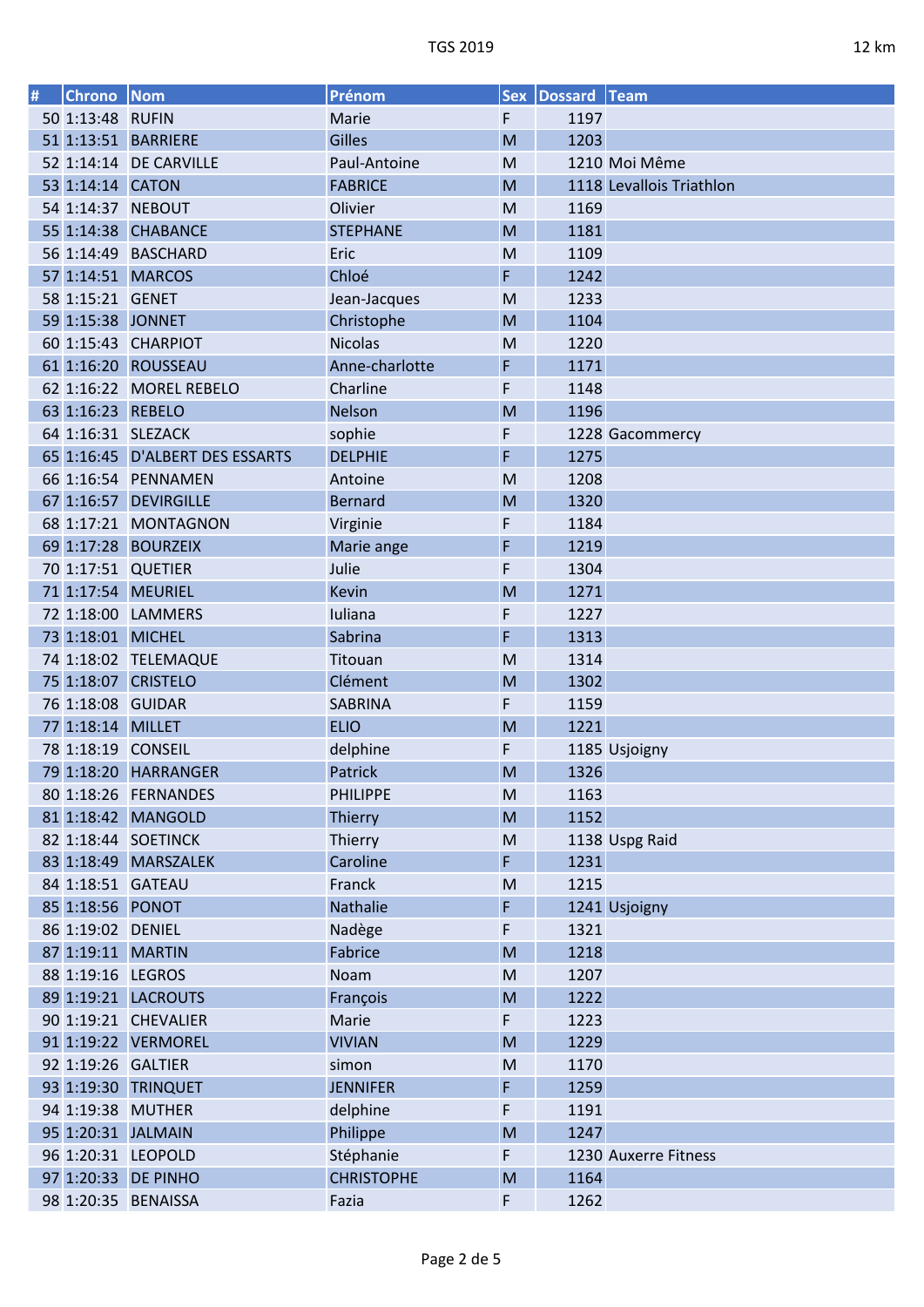| # | Chrono Nom          |                              | Prénom            |        | Sex Dossard Team |                                        |
|---|---------------------|------------------------------|-------------------|--------|------------------|----------------------------------------|
|   |                     | 99 1:20:58 NEGUADI           | Kevin             | M      | 1137             |                                        |
|   |                     | 100 1:21:08 MANGEON          | Gilles            | M      | 1307             |                                        |
|   |                     | 101 1:21:33 JAREMKO          | Cyril             | M      | 1308             |                                        |
|   | 102 1:21:46 POLY    |                              | <b>FABIEN</b>     | M      | 1248             |                                        |
|   | 103 1:21:59 CURY    |                              | Louis             | M      | 1141             |                                        |
|   | 104 1:21:59 TAFFET  |                              | Coralie           | F      | 1131             |                                        |
|   |                     | 105 1:22:04 REBOULLOT        | Frédéric          | M      | 1200             |                                        |
|   | 106 1:22:31 RACINE  |                              | Céline            | F      | 1211             |                                        |
|   | 107 1:22:31 PUJOL   |                              | David             | M      | 1189             |                                        |
|   |                     | 108 1:22:51 MICHAUT          | Marianne          | F      | 1115             |                                        |
|   |                     | 109 1:23:14 LEONARD          | Marinette         | F      | 1244             |                                        |
|   |                     | 110 1:23:15 LEONARD          | <b>LUC</b>        | M      |                  | 1243 Ucm Veneux Les Sablons            |
|   |                     | 111 1:23:28 CRINQUAND        | jean-michel       | M      | 1162             |                                        |
|   |                     | 112 1:23:57 FAGNOU           | Aurélie           | F      |                  | 1160 Quark Polo Team                   |
|   | 113 1:23:57 D'HUIT  |                              | Fabien            | M      |                  | 1161 Quark Polo Team                   |
|   |                     | 114 1:24:08 MAHON-DEDOURS    | <b>NELLY</b>      | F      | 1180             |                                        |
|   |                     | 115 1:24:08 MAHON-DEDOURS    | <b>Thierry</b>    | M      | 1311             |                                        |
|   | 116 1:24:09 PIAT    |                              | Emilie            | F      | 1270             |                                        |
|   |                     | 117 1:25:16 CRISTELO         | Christophe        | M      | 1303             |                                        |
|   |                     | 118 1:25:17 CRISTELO         | Carine            | F      | 1301             |                                        |
|   | 119 1:25:21 DAISAY  |                              | <b>SONIA</b>      | F      | 1117             |                                        |
|   |                     | 120 1:26:04 GREGOIRE         | Thibaut           | M      |                  | 1165 Tiwipee                           |
|   |                     | 121 1:26:05 GREGOIRE         | Karen             | F      | 1166             |                                        |
|   | 122 1:26:06  FALAIX |                              | Tatiana           | F      | 1145             |                                        |
|   | 123 1:26:09 LAMPIN  |                              | maggy             | F      | 1102             |                                        |
|   |                     | 124 1:26:09 AZZEGGOUAR WALEN | zouhair           | M      | 1103             |                                        |
|   | 125 1:26:10 ZHEN    |                              | Danni             | F      | 1306             |                                        |
|   |                     | 126 1:26:30 GESQUIERE        | <b>TIFFANY</b>    | M      | 1151             |                                        |
|   | 127 1:26:45 RINGOT  |                              | Anne-Laure        | F      | 1239             |                                        |
|   | 128 1:26:57 BRODIN  |                              | Sandrine          | F      | 1123             |                                        |
|   |                     | 129 1:26:57 DELECOUR         | Emmanuelle        | F      |                  | 1277 Ozoir La Ferrière                 |
|   | 130 1:26:57 MILLOT  |                              | Elodie            | F      | 1134             |                                        |
|   |                     | 131 1:27:03 DELAGNEAU        | Catherine         | F      | 1249             |                                        |
|   | 132 1:27:14 ROGIER  |                              | Philippe          | M      | 1268             |                                        |
|   |                     | 133 1:27:15 DUPONCHEL        | Frederic          | M      | 1253             |                                        |
|   |                     | 134 1:27:27 SQUILLARIO       | Adeline           | F      | 1133             |                                        |
|   | 135 1:27:30 ROUGE   |                              | Christelle        | F      | 1106             |                                        |
|   |                     | 136 1:27:49 LEGRAND          | Martine           | F      | 1182             |                                        |
|   |                     | 137 1:27:49 BORNIER          | <b>PIERRE</b>     | M      | 1269             |                                        |
|   |                     | 138 1:27:50 BORNIER          | <b>ALAIN</b>      | M      | 1190             |                                        |
|   |                     | 139 1:27:51 MARTIN           |                   | M      | 1202             |                                        |
|   |                     |                              | jerome            |        |                  | 1305 Fredensborg Atletik Klub Danemark |
|   |                     | 140 1:28:15 SCHOU-JENSEN     | Leo               | M<br>M |                  | 1119 Fredensborg Atletik Klub Danemark |
|   |                     | 141 1:28:15 JENS ERIK        | Meldgaard         |        |                  |                                        |
|   |                     | 142 1:28:31 BOISSON          | Emilie            | F      | 1143             |                                        |
|   |                     | 143 1:28:32 CARDENNE         | <b>Dylan</b>      | M      | 1322             |                                        |
|   | 144 1:28:32 JOBERT  |                              | Olivier           | M      | 1120             |                                        |
|   |                     | 145 1:28:38 JEAMBRUN         | <b>CHRISTOPHE</b> | M      |                  | 1176 U A S Sens                        |
|   |                     | 146 1:28:49 CHAVATTE         | Romain            | M      | 1193             |                                        |
|   |                     | 147 1:28:49 VIGILANTE        | Marion            | F      | 1194             |                                        |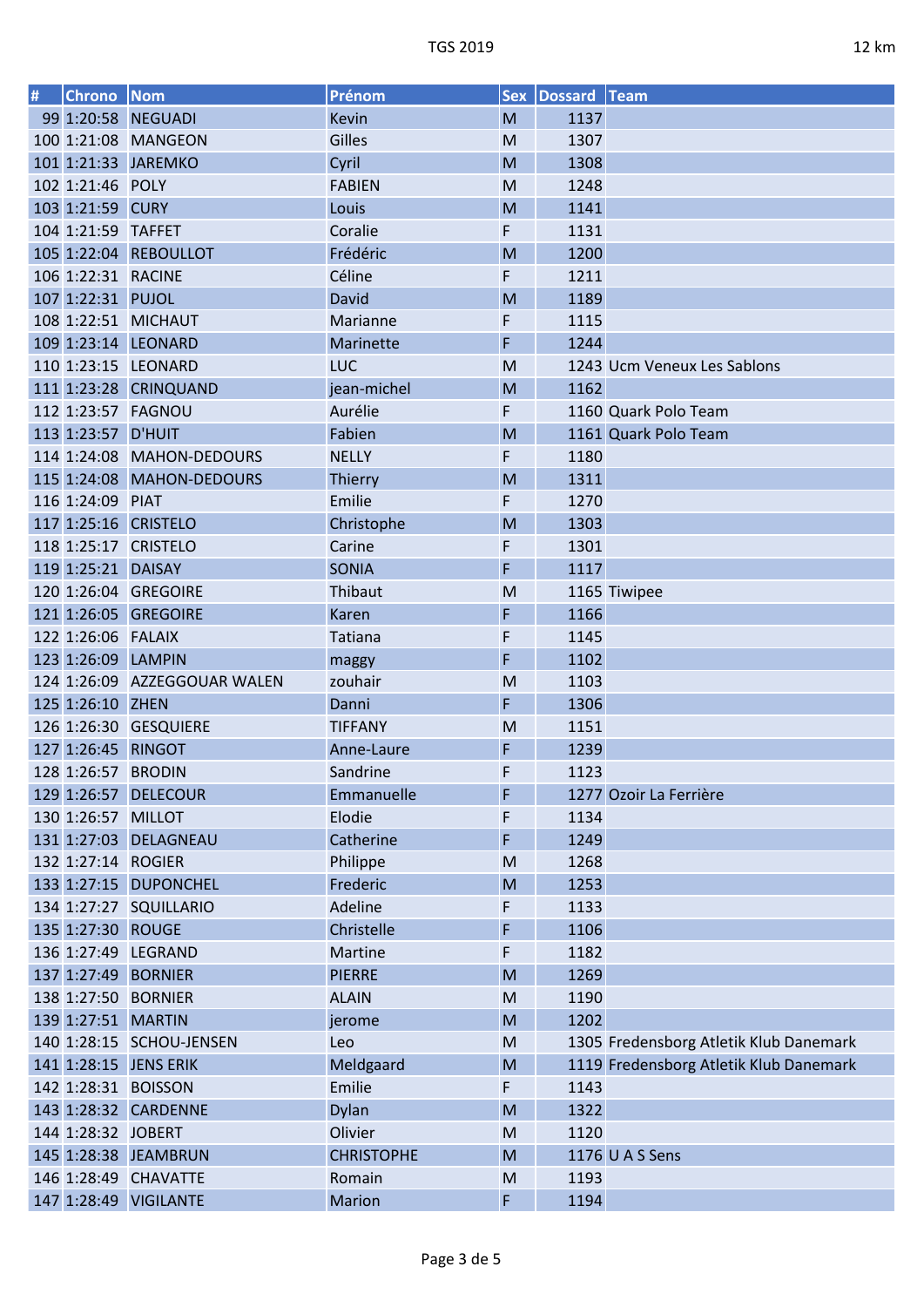| # | <b>Chrono</b> Nom   |                              | Prénom                   |   | Sex Dossard Team |                                        |
|---|---------------------|------------------------------|--------------------------|---|------------------|----------------------------------------|
|   | 148 1:28:50 LARUE   |                              | Manon                    | F | 1168             |                                        |
|   |                     | 149 1:28:51 GUILLERM         | Julia                    | F | 1121             |                                        |
|   |                     | 150 1:28:54 DUPONCHEL        | Anne                     | F | 1254             |                                        |
|   | 151 1:28:55 LEPAPE  |                              | christope lepape         | M | 1252             |                                        |
|   |                     | 152 1:28:58 CHAVANCE         | Lily                     | F | 1237             |                                        |
|   | 153 1:30:03 ARUTA   |                              | Maxime                   | M | 1315             |                                        |
|   |                     | 154 1:30:47 TANCHAUD         | Pascal                   | M | 1149             |                                        |
|   | 155 1:30:59 NEVES   |                              | <b>CATARINA</b>          | F | 1226             |                                        |
|   |                     | 156 1:31:19 HACHARD          | Léa                      | F | 1217             |                                        |
|   | 157 1:32:35 PEZZALI |                              | Sidonie                  | F | 1175             |                                        |
|   | 158 1:32:36 GILLET  |                              | <b>DELPHINE</b>          | F | 1267             |                                        |
|   | 159 1:32:38 DUCHER  |                              | elisabeth                | F | 1112             |                                        |
|   | 160 1:32:38 DUCHER  |                              | Dominique                | M | 1113             |                                        |
|   | 161 1:32:41 RIVAUD  |                              | Nathalie                 | F | 1192             |                                        |
|   | 162 1:32:43 CHENEL  |                              | Élise                    | F | 1188             |                                        |
|   |                     | 163 1:33:15 COURTET          | Virginie                 | F | 1179             |                                        |
|   |                     | 164 1:33:15 MADELIN          | Myriam                   | F | 1178             |                                        |
|   |                     | 165 1:33:24 LATRECHE         | Mehdi                    | M | 1255             |                                        |
|   |                     | 166 1:33:25 NICOLAS          | Arnaud                   | M | 1266             |                                        |
|   |                     | 167 1:34:30 QUINQUE          | Marie                    | F | 1177             |                                        |
|   |                     | 168 1:34:48 LAURENT          | Ingrid                   | F | 1146             |                                        |
|   | 169 1:34:48 PIFFRE  |                              | Patricia                 | F | 1147             |                                        |
|   |                     | 170 1:35:05 LE BIHAN         | Yves                     | M | 1130             |                                        |
|   |                     | 171 1:35:56 LINCET BUSTARRET | Mathilde                 | F | 1264             |                                        |
|   |                     | 172 1:35:56 BUSTARRET        | Arnaud                   | M | 1263             |                                        |
|   | 173 1:37:37 GORCE   |                              | Magali                   | F | 1214             |                                        |
|   | 174 1:37:50 BALSAM  |                              | Corinne                  | F | 816              |                                        |
|   |                     | 175 1:37:50 DA CRUZ          | Floriane                 | F | 1251             |                                        |
|   |                     | 176 1:37:50 BAGLIONE         | Sarah                    | F | 1236             |                                        |
|   | 177 1:37:57 HELL    |                              | Ove                      | M |                  |                                        |
|   | 178 1:38:13 PINEL   |                              | Pauline                  | F | 833              | 1108 Fredensborg Atletik Klub Danemark |
|   |                     |                              | Déborah                  |   | 1167             |                                        |
|   | 179 1:38:22 KELLER  |                              |                          | F |                  |                                        |
|   |                     | 180 1:39:15 CHAUSSARD        | ambre                    | F | 1209 Srt         |                                        |
|   |                     | 181 1:39:38 DAMASCÈNE        | <b>Emeline</b>           | F | 1154             |                                        |
|   |                     | 182 1:41:49 PERDRIAT         | <b>PHILIPPE</b>          | M | 1265             |                                        |
|   |                     | 183 1:42:07 LÉMONON          | Romain                   | M | 1116             |                                        |
|   | 184 1:42:44 DORTE   |                              | Ejler                    | F |                  | 1110 Fredensborg Atletik Klub Danemark |
|   | 185 1:42:52 GOMEL   |                              | Sandrine                 | F | 1150             |                                        |
|   | 186 1:43:47 DUPUIS  |                              | Sandrine                 | F | 1122             |                                        |
|   |                     | 187 1:43:47 BIARDEAU         | Nathalie                 | F | 1136             |                                        |
|   | 188 1:45:32 FOUCHY  |                              | Regis                    | M | 1258             |                                        |
|   | 189 1:45:33 SAUREN  |                              | Marie-odile              | F | 1272             |                                        |
|   |                     | 190 1:46:57 LEMOINE          | Renaud                   | M | 1158             |                                        |
|   |                     | 191 1:48:32 TENNEVIN         | Pauline                  | F | 1114             |                                        |
|   | 192 1:51:15 CHEMIN  |                              | Leslie                   | F | 1135             |                                        |
|   |                     | 193 1:58:28 CHARPENTIER      | Cathy                    | F | 1250             |                                        |
|   | 194 2:02:40 BIQUIN  |                              | <b>CLAIRE EMMANUELLE</b> | F | 1139             |                                        |
|   | 195 2:02:40 MIAZGA  |                              | Chloe                    | F | 1101             |                                        |
|   |                     | 196 2:05:29 LE BIHAN         | Catherine                | F | 1129             |                                        |